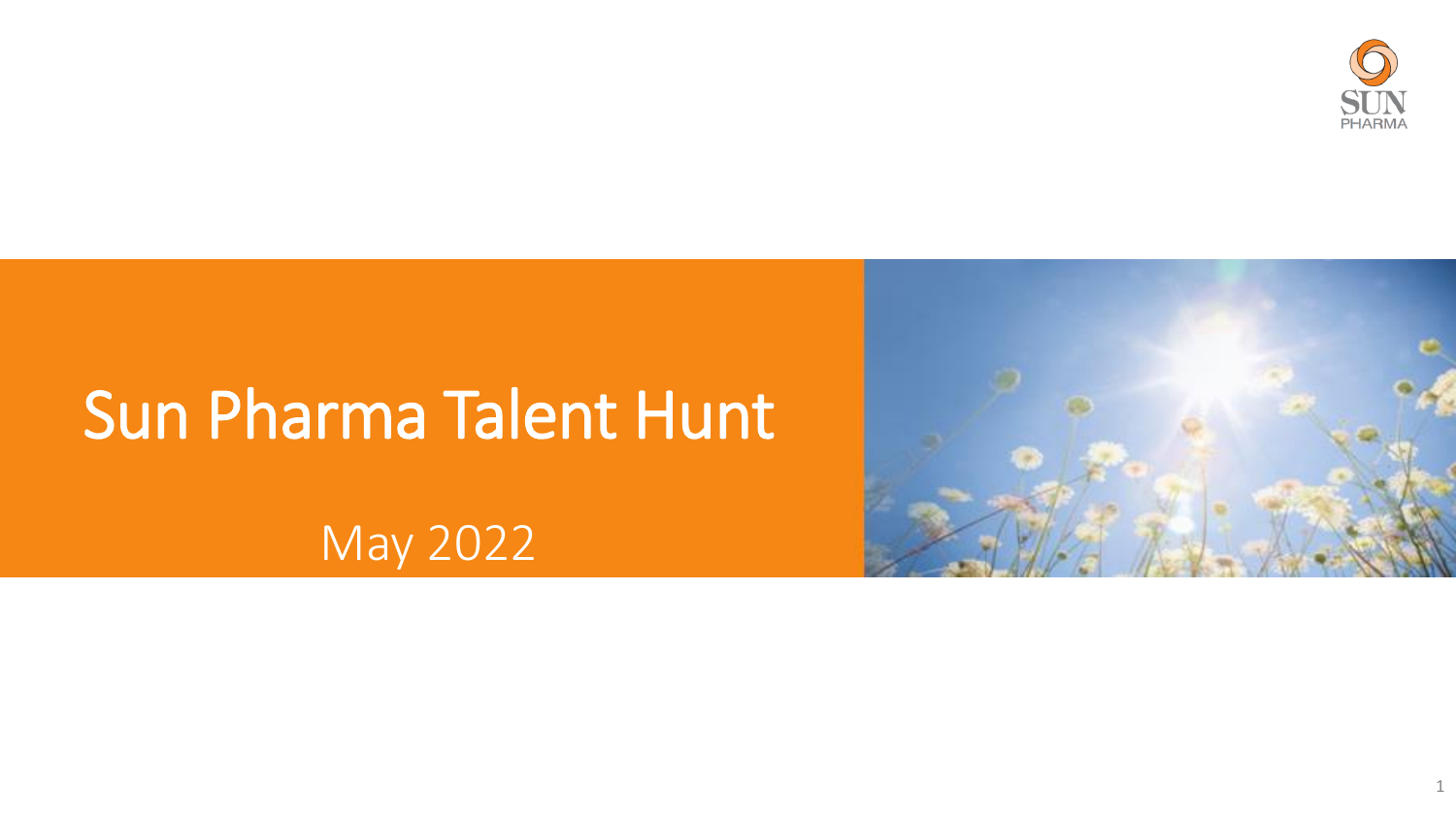# **About us**



Sun Pharmaceutical Industries Ltd. (Sun Pharma) is the fourth largest specialty generic pharmaceutical company in the world with global revenues of over US\$ 4.5 billion. Supported by more than 40 manufacturing facilities, we provide high-quality, affordable medicines, trusted by healthcare professionals and patients, to more than 100 countries across the globe.

|         | $\overline{\sim}$ |                    |                   |
|---------|-------------------|--------------------|-------------------|
| 1983    | \$4.5 Billion+    | <b>4th Largest</b> | 36000+            |
| Year    | Global            | Generic            | Employees         |
| Founded | Revenue           | Pharmaceutic       | <b>Across The</b> |
|         |                   | al Company         | Globe             |
|         |                   | Worldwide          |                   |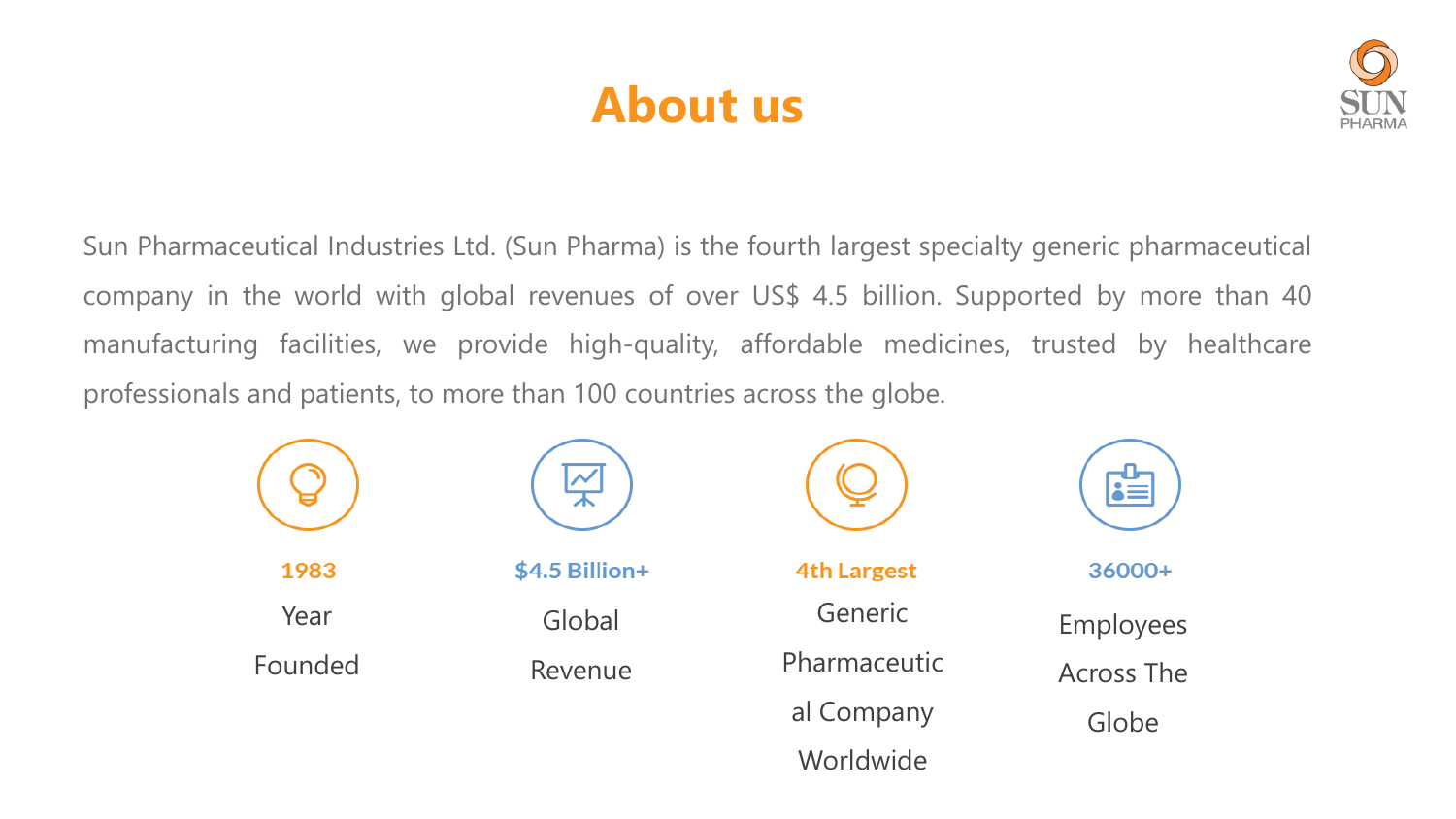# **Our Vision**



Reaching People And Touching Lives Globally As A Leading Provider Of Valued Medicines

# **Sunology**

Sunology, a combination of Sun and Ideology is the way of life at Sun Pharma.

#### **Humility**

- Under promise and over deliver
- Let your work speak for you
- Always put 'we' before 'me'
- Learn from mistakes

Do the right thing with conviction and without fear

**Integrity**

- Practice honesty, impartiality and fairness at all times
- Adhere to strong ethical and moral standards
- Have courage to call out what is not right

#### **Passion**

- Infuse energy in everything that you do
- Walk that extra mile
- Inspire others
- Do your best in every situation

#### **Innovation**

- Strive to implement new ideas & technologies to meet unmet needs
- Encourage others to think out-of-the-box
- Do not limit yourself
- Believe in raising the bar every time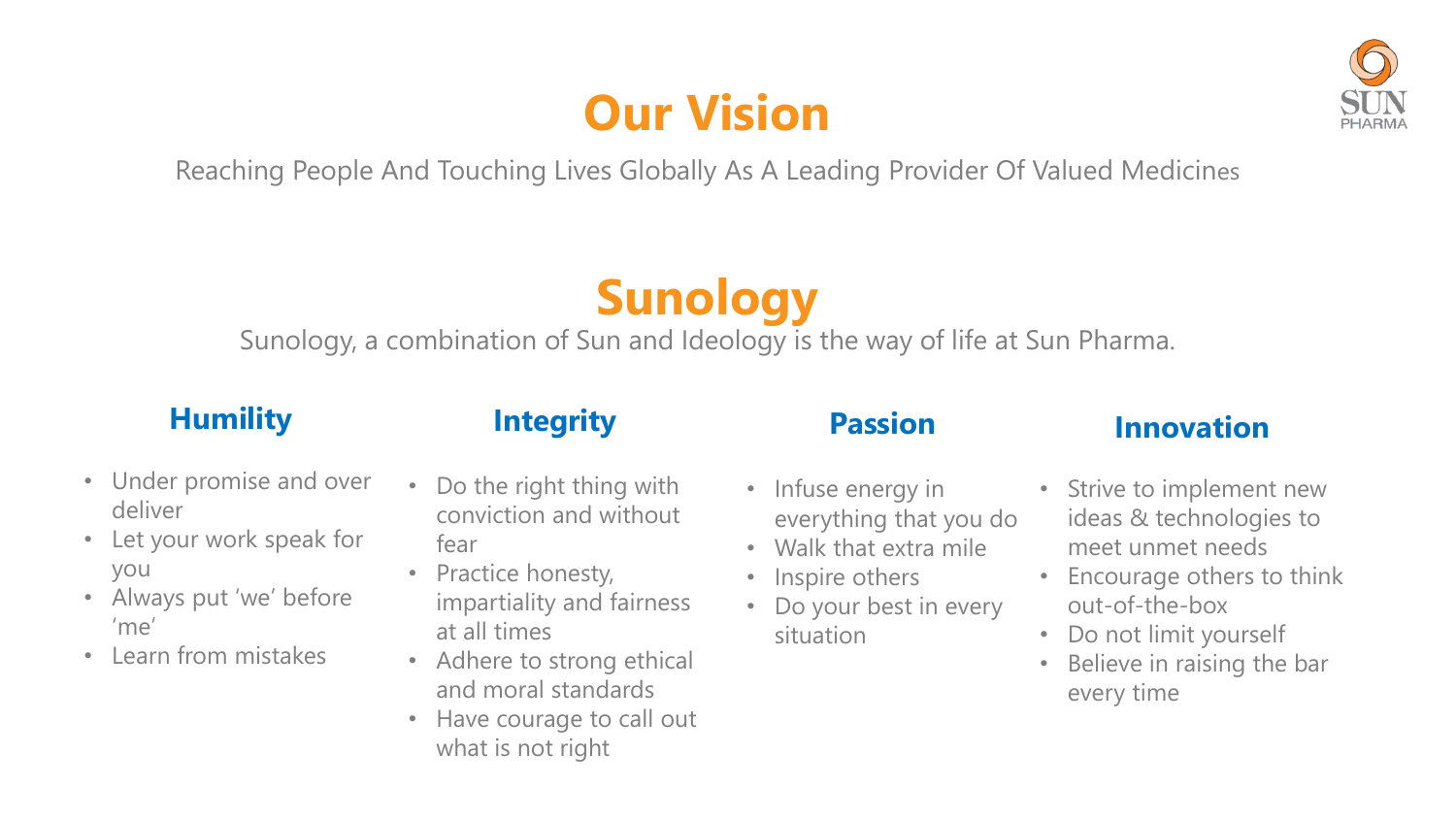# **Our Values**



Our values represent our promise to our stakeholders.

**Quality**  Get it right the first time

#### **Reliability**

Maintain efficiency & discipline in all processes & systems and fulfil the promises made to stakeholders

#### **Trust**

Be transparent in dealings

#### **Consistency**

Endeavour to bring new products to the market & consistently deliver value to stakeholders

#### **Innovation**

Implement new ideas & technologies to meet unmet needs and think ahead of times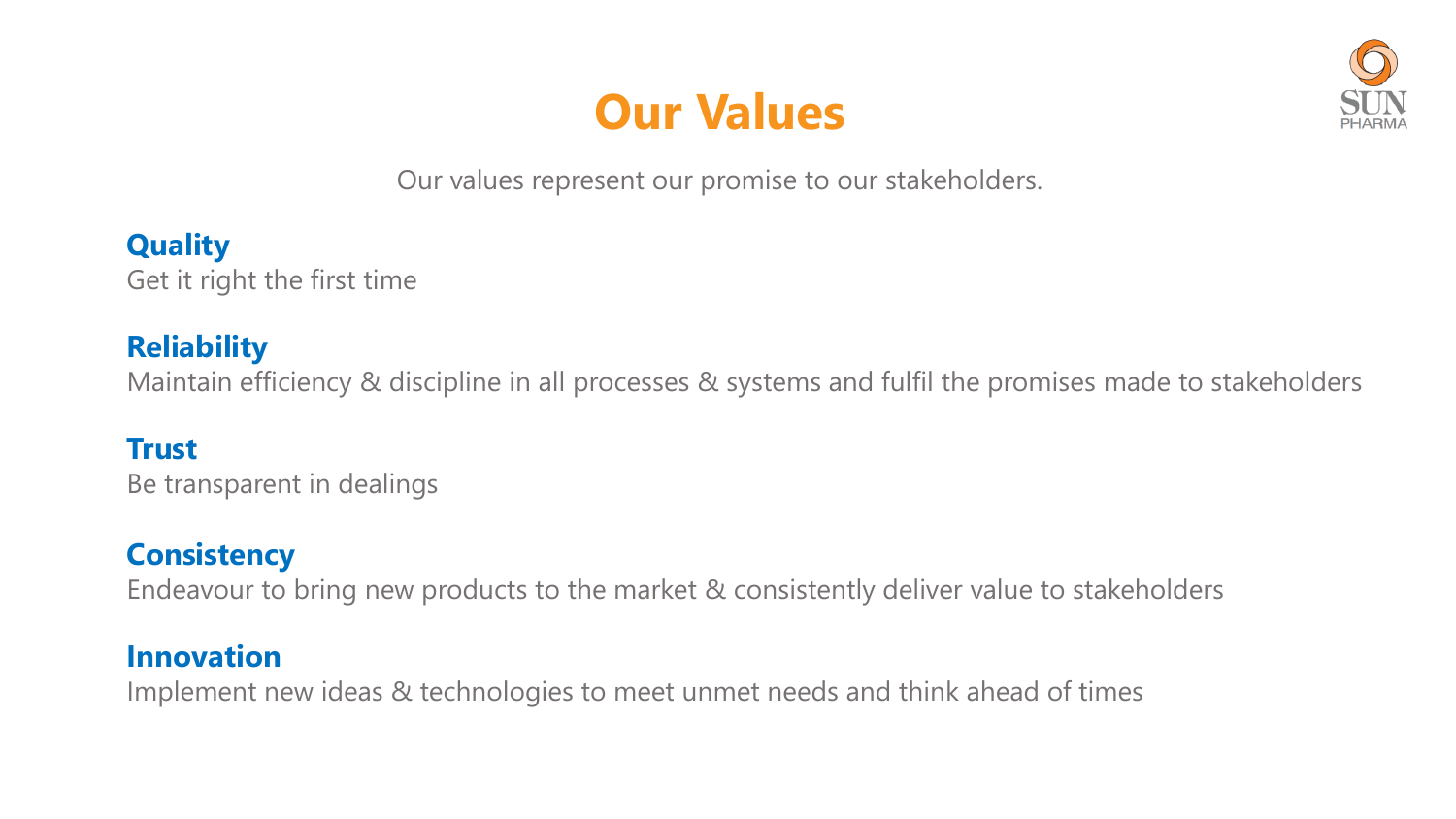# **What is Talent Hunt?**



Talent Hunt is an online campus recruitment drive of Sun Pharma. Candidates are being recruited for Sun's R&D centres located at Baroda and Gurgaon for the Analytical Development Department for the year 2022-23.

The objective of Talent Hunt is to identify a pool of talented M Pharm students across the country through a centralised rigorous testing and interview mechanism. Sun Pharma will provide career path through which the selected candidates can groom and transform into future pharma leaders.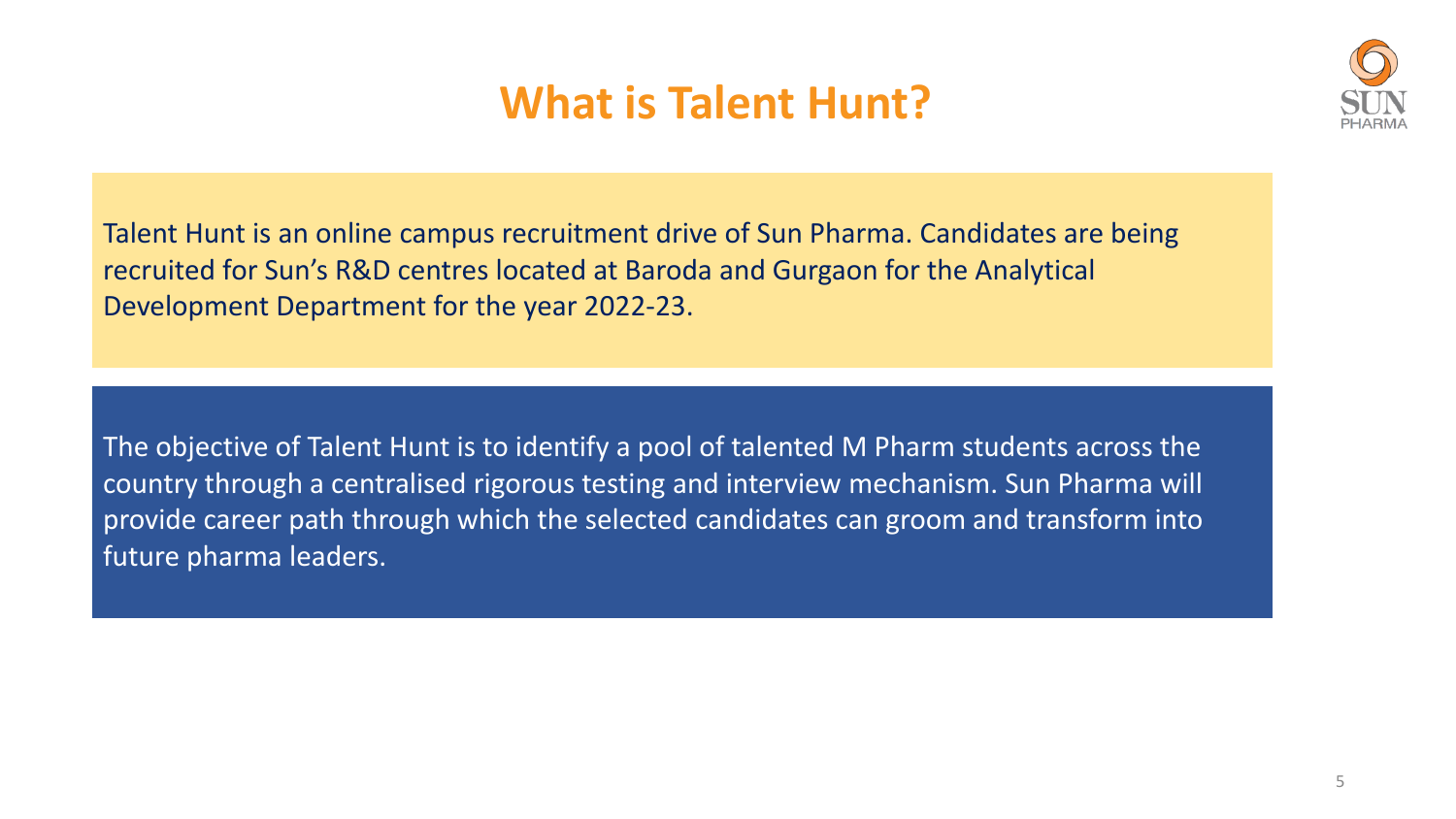# **Who is eligible for Talent Hunt?**





M Pharm students who are currently in their final semester/year and who stand among the top 5 ranks/scorers/percentile holders (as per cumulative score across both the years) in the disciplines of **Pharmaceutics, Pharmaceutical Analysis Pharmaceutical Chemistry and Quality Assurance** only to be **nominated by the college through the link provided by Sun Pharma in the invitation mail.**

Students who are currently pursuing their final academic semester/year and who can join the organisation by July end 2022 after completion of their academic requirements may only be nominated.

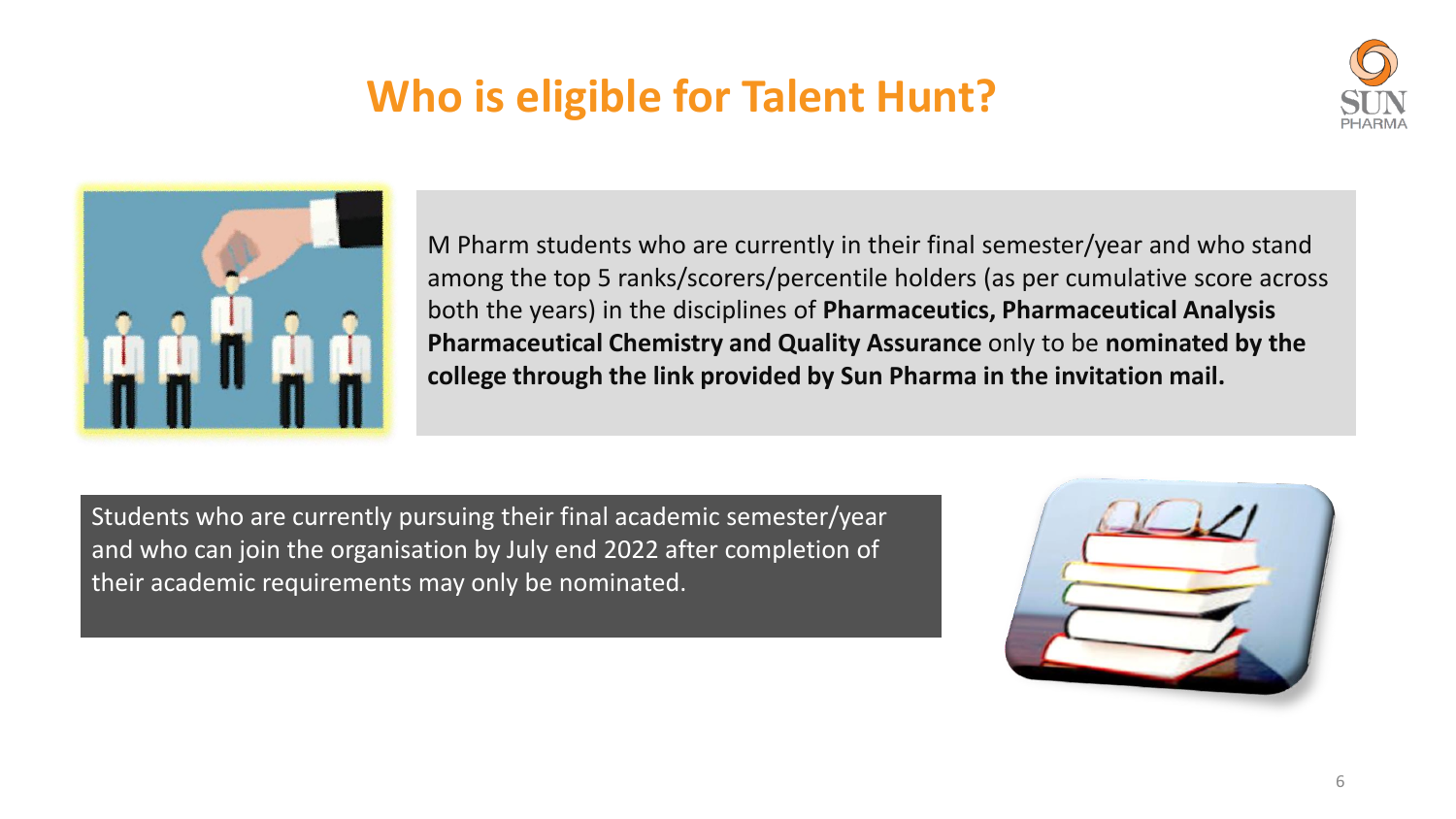

### **What is the Selection Process?**

#### **It is a two step process**

**First step:** An online test comprising technical evaluation and an aptitude test, each 90 minutes.

The aptitude test shall be a qualifying test and the marks shall not be considered for the shortlisting. Post the test, the shortlisted students would be communicated individually through their personal mail IDs. There is no provision for offline mode exam.

**Second step:** Online/offline interview of the candidates shortlisted through the technical and aptitude test for preparing the final shortlist.

The candidates who have been finally selected shall be communicated through their personal mail IDs. The selected candidates would be absorbed as per availability of vacancies.

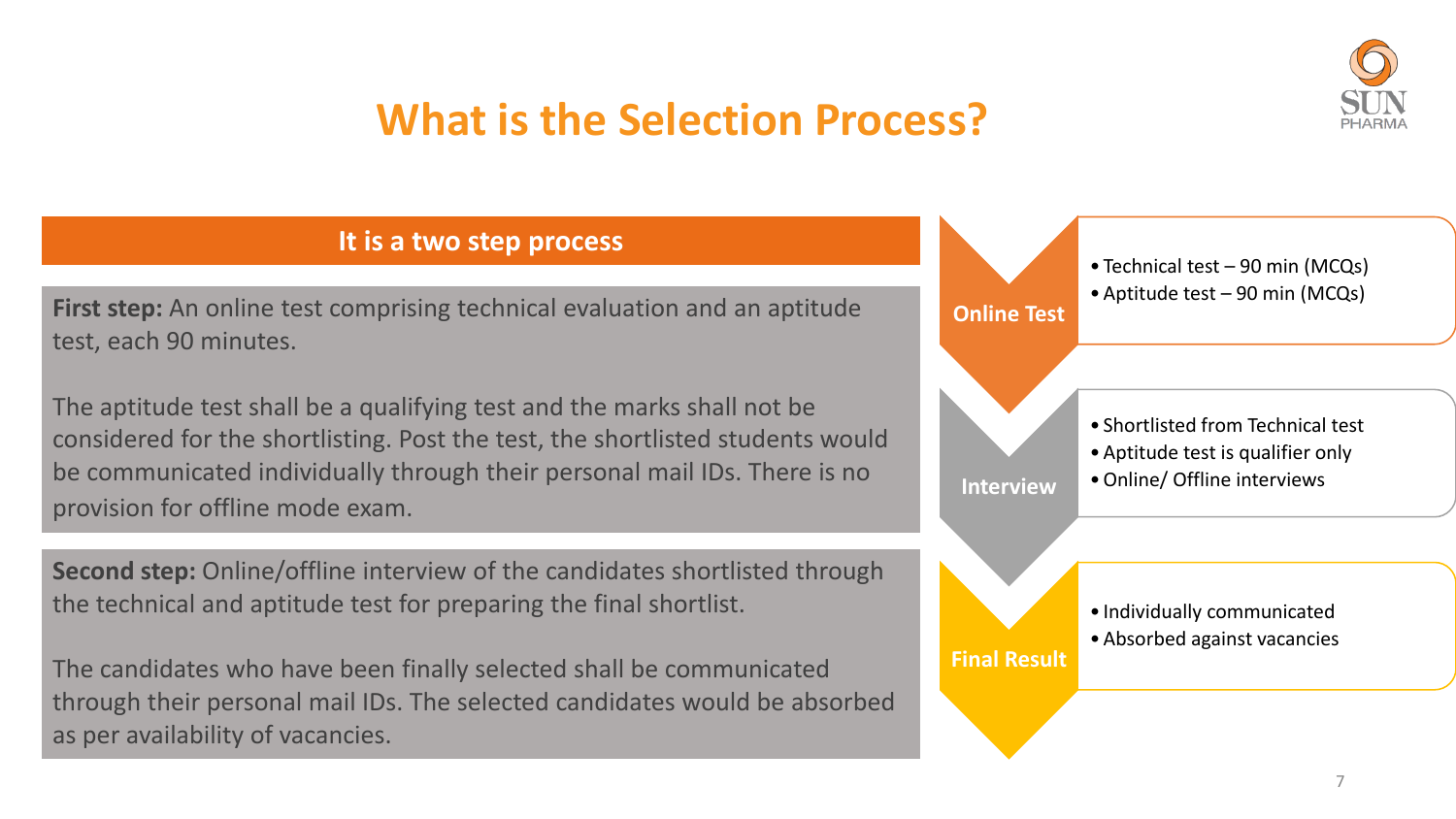

# **Architecture of Talent Hunt**

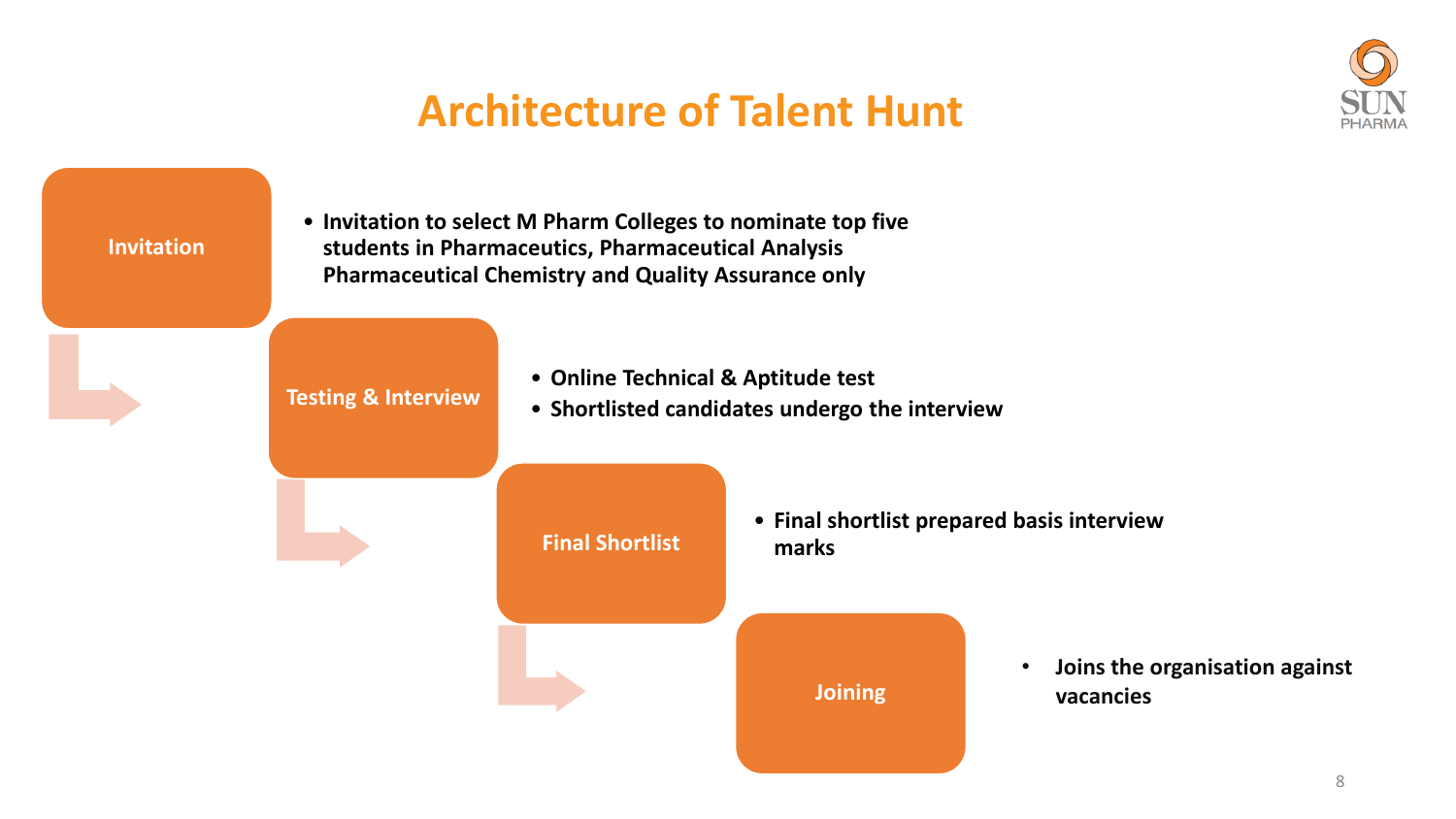### **Career Management**

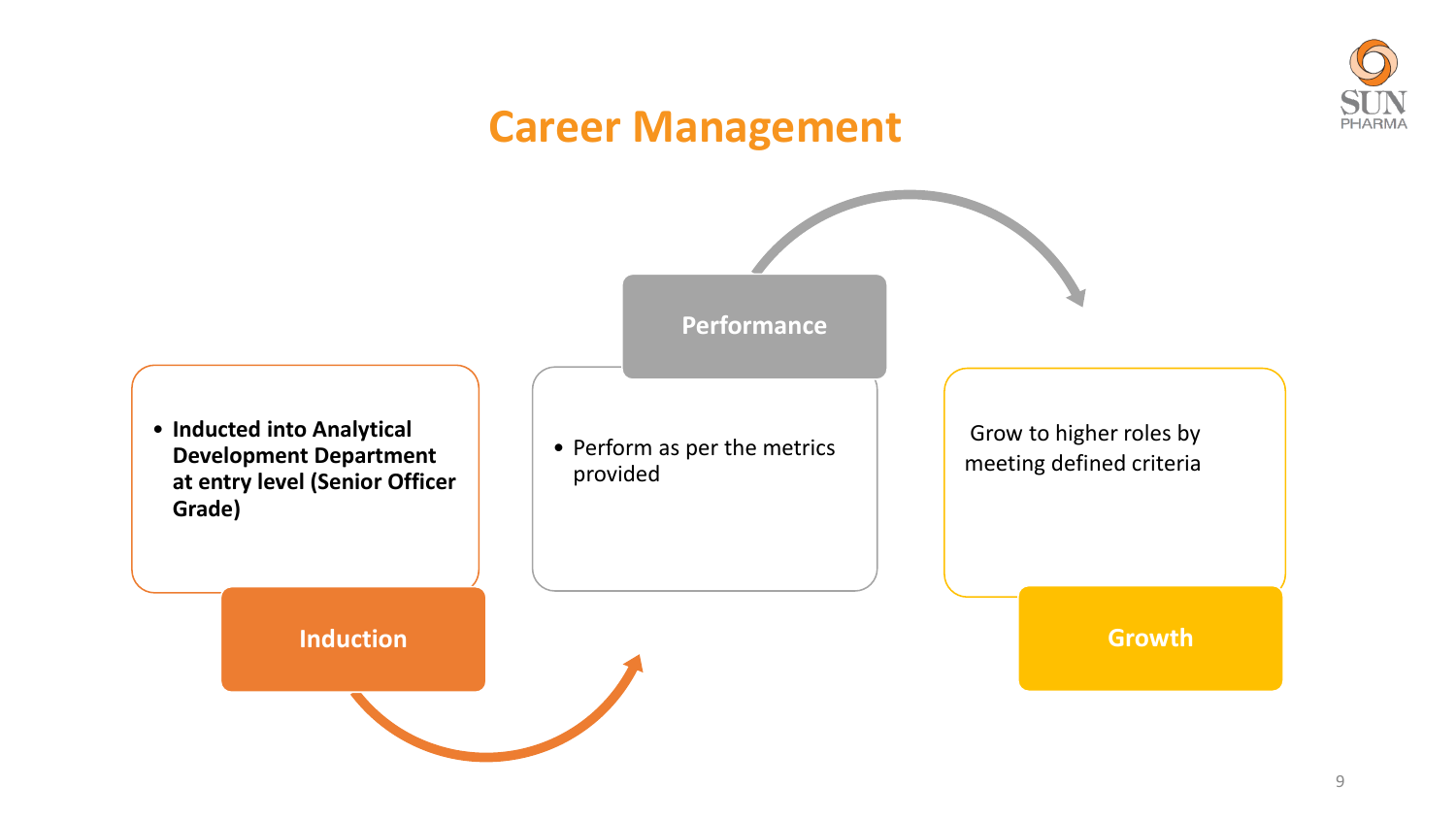### **Timelines (Tentative)**



| <b>Milestones</b>                                     | <b>Time lines</b>                       |
|-------------------------------------------------------|-----------------------------------------|
| Invitation to colleges along with test dates          | $13th$ May 2022                         |
| <b>Closing of invites</b>                             | 31 <sup>st</sup> May 2022               |
| Communication from Wheebox on test link               | $10th$ June 2022                        |
| <b>Test</b>                                           | $12^{th}$ June 2022 (10 am to 1 pm)     |
| Communication to shortlisted candidates for interview | By $20th$ June 2022                     |
| <b>Interviews</b>                                     | $21^{st}$ to 30 <sup>th</sup> June 2022 |
| <b>Final shortlist</b>                                | $10th$ July 2022                        |
| Joining                                               | $15th$ July 2022 onwards                |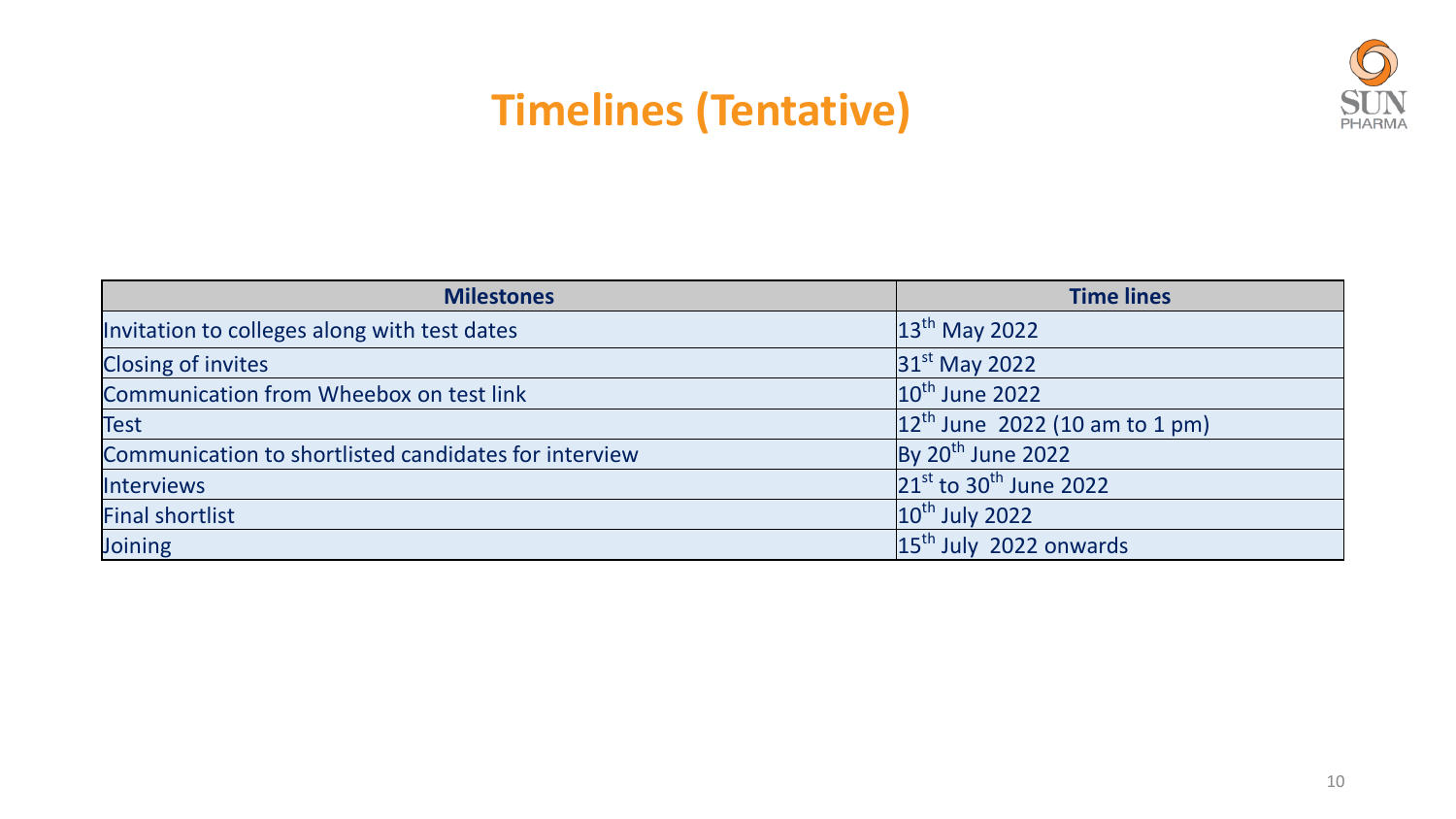### **Compensation & Benefits**



#### **CTC: 2.7 Lakhs per annum**

#### **Joining Support**

- $\checkmark$  Travel reimbursement by 3<sup>rd</sup> AC to Baroda/ Gurgaon
- Guest house accommodation on twin sharing basis for initial 15 days
- Shifting expense as per pre-defined grid basis distance

#### **Benefits**

- $\checkmark$  Leave benefits Sick leave (7), Casual Leave (7) Privilege Leave (16), Maternity Leave (as per Govt guidelines) & Paternity leave (7 days).
- $\checkmark$  Medical Insurance Self, spouse and 2 children covered for 2.5 lakhs per annum. Option to add 2 parents and to avail top up upto 300% of sum assured on payment of a nominal premium.
- $\checkmark$  Group Accident Policy to cover any unfortunate life events.
- $\checkmark$  Loan benefit 6 times the monthly basic @ 8% reducing rate of interest post probation (6 months).
- Marriage gift  $-50\%$  of basic salary.
- Working hours and days 9 hrs from Monday to Friday.